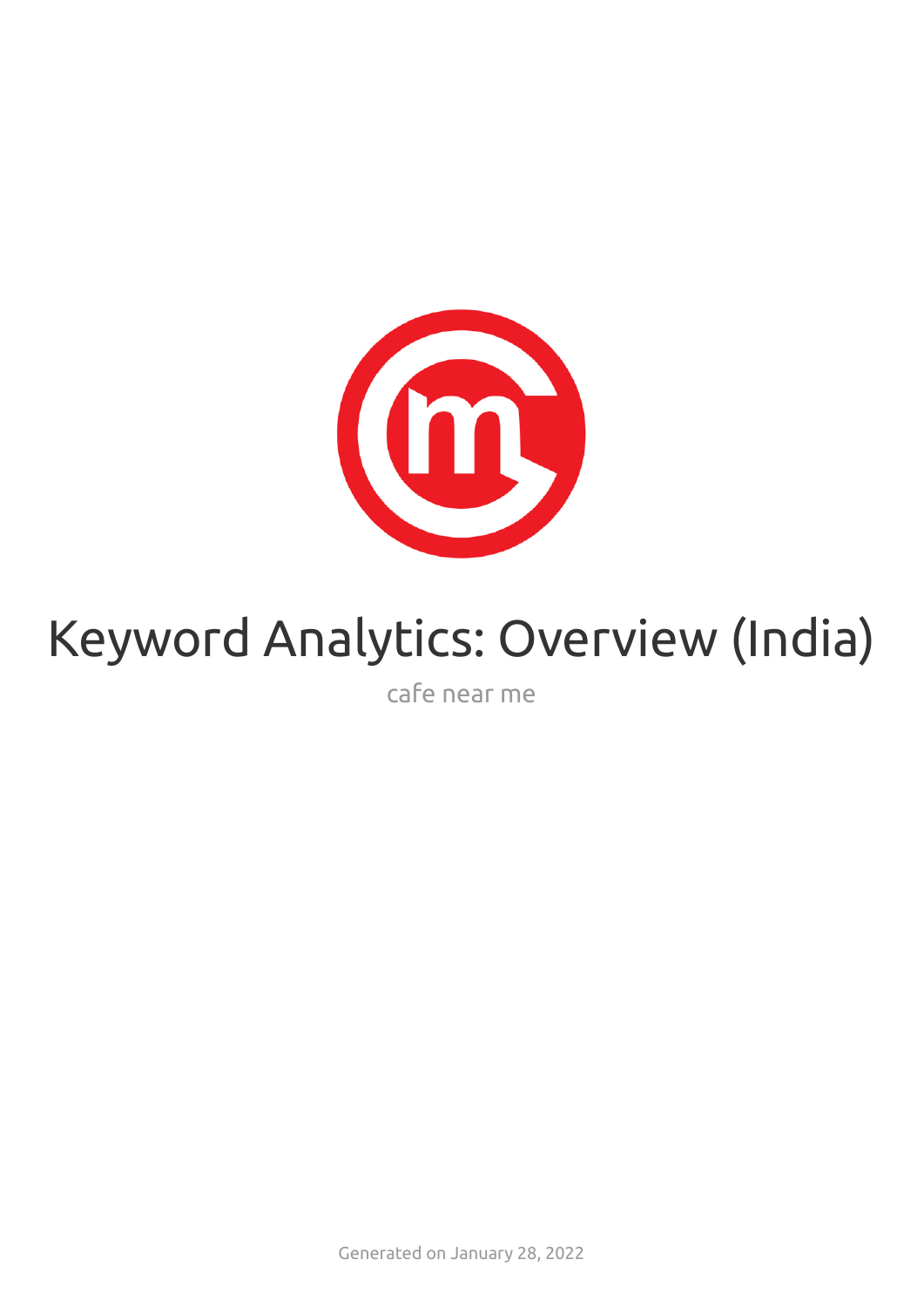

## Table of contents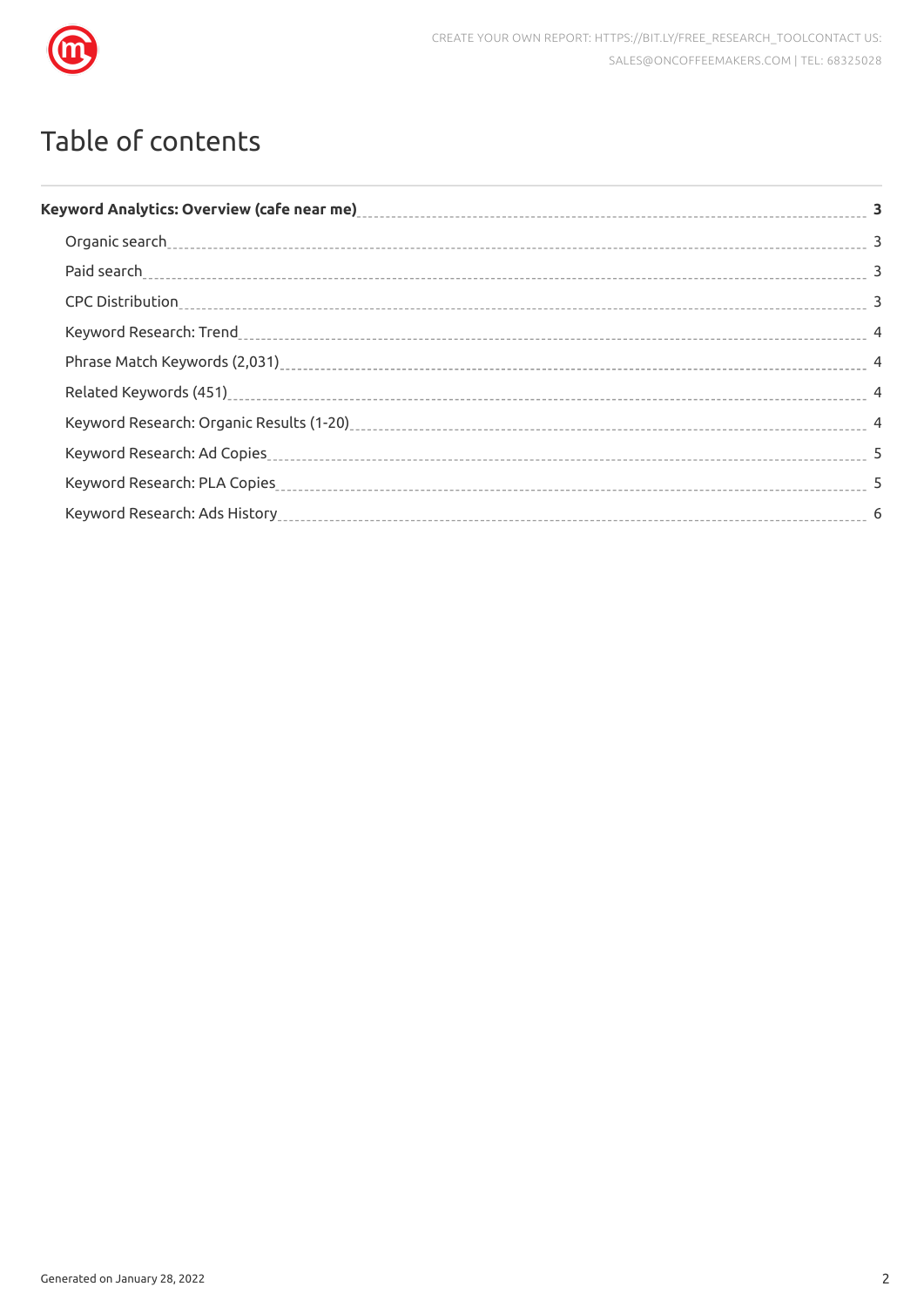

## <span id="page-2-0"></span>**Keyword Analytics: Overview (cafe near me)**

#### <span id="page-2-1"></span>**Organic search**

IN | cafe near me

<span id="page-2-2"></span>

| Volume             | 450.0K |
|--------------------|--------|
| Number of results  | 4.3B   |
| <b>Paid search</b> |        |
| CPC (USD)          | 0.12   |
| Competition        | 0.05   |
|                    |        |

#### <span id="page-2-3"></span>**CPC Distribution**

IN | cafe near me

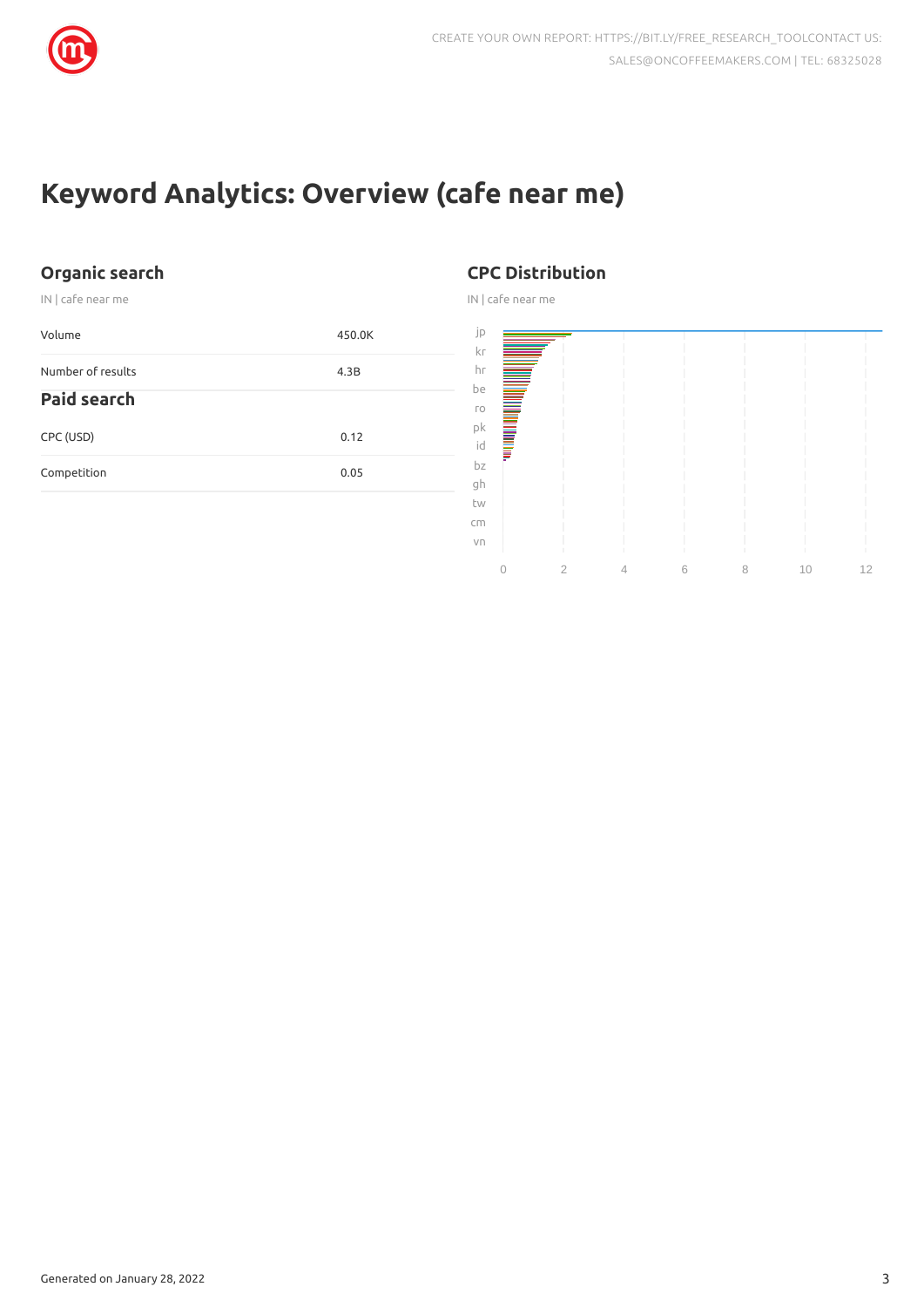

#### <span id="page-3-0"></span>**Keyword Research: Trend**

IN | cafe near me



#### <span id="page-3-1"></span>**Phrase Match Keywords (2,031)**

#### <span id="page-3-2"></span>**Related Keywords (451)**

| $IN$ cafe near me       |         |           | $IN$ cafe near me                     |        |           |  |
|-------------------------|---------|-----------|---------------------------------------|--------|-----------|--|
| Keyword                 | Volume  | CPC (USD) | Keyword                               | Volume | CPC (USD) |  |
| cafe near me            | 450,000 | 0.12      | cafe near by me                       | 4,400  | 0.11      |  |
| cyber cafe near me      | 165,000 | 0.10      | cafe's near me                        | 2,900  | 0.13      |  |
| cafe coffee day near me | 27,100  | 0.50      | best independent coffee shops near me | 70     | 0.00      |  |
| internet cafe near me   | 22,200  | 0.21      | cafe in near me                       | 320    | 0.10      |  |
| best cafe near me       | 14.800  | 0.11      | cafe near us                          | 170    | 0.21      |  |

#### <span id="page-3-3"></span>**Keyword Research: Organic Results (1-20)**

IN | cafe near me

- 1 <https://www.zomato.com/cafes-near-me> zomato.com
- 2 <https://www.zomato.com/cafes-near-me> zomato.com
- 3 [https://www.tripadvisor.in/Restaurants-g297612-c8-Surat\\_Surat\\_District\\_Gujarat.html](https://www.tripadvisor.in/Restaurants-g297612-c8-Surat_Surat_District_Gujarat.html) tripadvisor.in
- 4 [https://www.tripadvisor.in/Restaurants-g297628-c8-Bengaluru\\_Bangalore\\_District\\_Karnataka.html](https://www.tripadvisor.in/Restaurants-g297628-c8-Bengaluru_Bangalore_District_Karnataka.html) tripadvisor.in
- 5 <https://www.dineout.co.in/agra-restaurants/cafe> dineout.co.in
- 6 <https://www.dineout.co.in/delhi-restaurants/north-delhi/rohini/cafe> dineout.co.in
- 7 <https://www.eazydiner.com/jaipur/restaurants/near-me/cafe-cuisine> eazydiner.com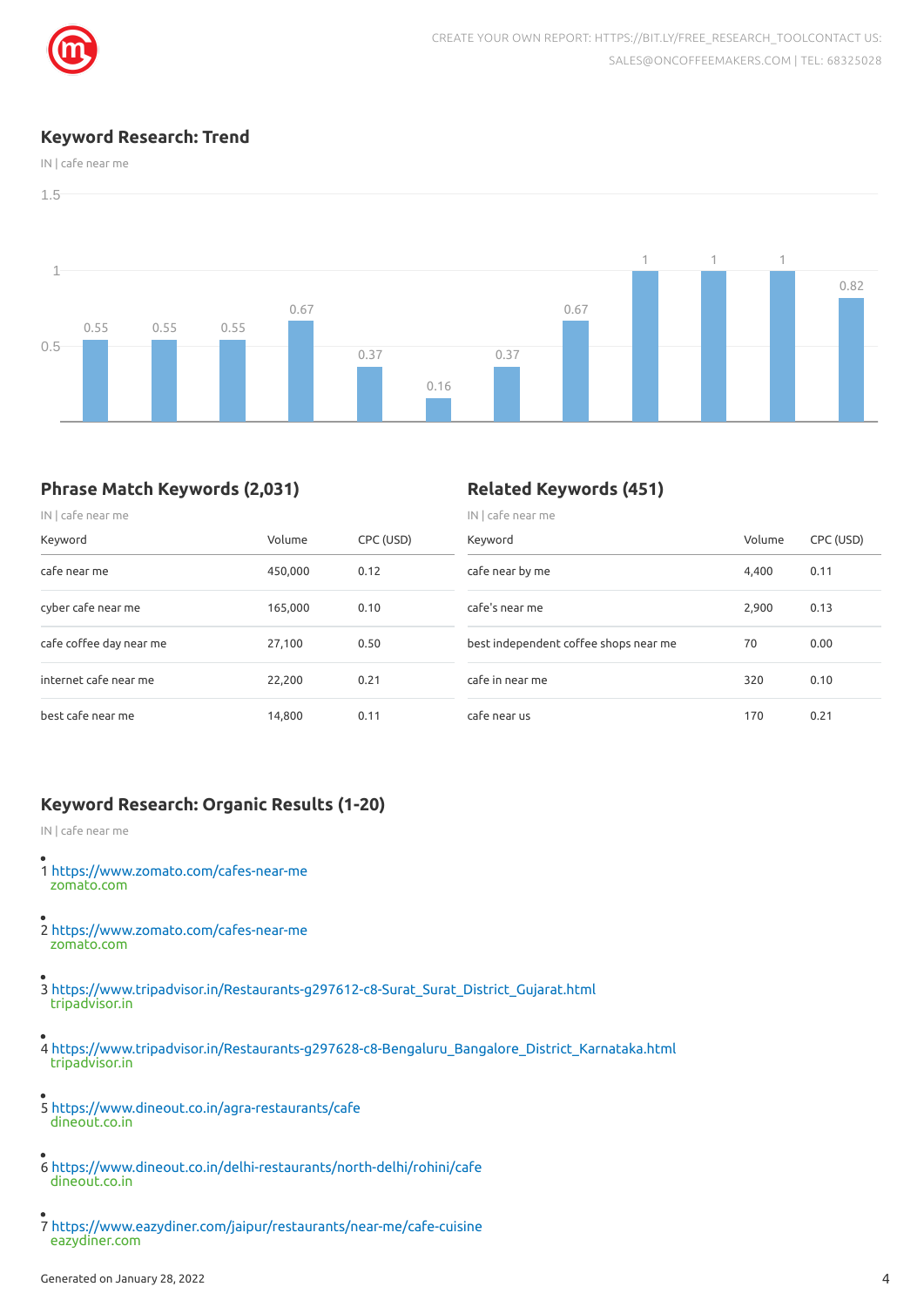

- 8 <https://www.holidify.com/pages/cafes-in-mumbai-689.html> holidify.com
- 9 https://so.city/delhi/article/25-best-cafes-in-the-city-that-you-must-check-off-your-list-if-you-havent-already so.city
- 10 <https://traveltriangle.com/blog/cafes-in-indore/> traveltriangle.com
- 11 <https://www.venuelook.com/delhi/cafes> venuelook.com
- 12 <https://www.nearmecafe.com/> nearmecafe.com
- 13 <https://nashikblogger.com/top-13-best-hangout-places-or-cafes-in-nashik/> nashikblogger.com
- 14 <https://www.ubereats.com/near-me/cafe> ubereats.com
- 15 <https://magicpin.in/blog/best-cafes-dwarka/> magicpin.in
- 16 <https://www.rainforestcafe.com/> rainforestcafe.com
- 17 <https://www.swamiscafe.com/> swamiscafe.com
- 18 <https://www.cafelagunabeachca.com/> cafelagunabeachca.com
- 19 https://www.justdial.com/Mumbai/Coffee-Shops-in-Mira-Road/nct-10104727 justdial.com
- 20 https://www.justdial.com/Delhi/Coffee-Shops-in-Shahdara/nct-10104727 justdial.com

#### <span id="page-4-0"></span>**Keyword Research: Ad Copies**

IN | cafe near me



#### <span id="page-4-1"></span>**Keyword Research: PLA Copies**